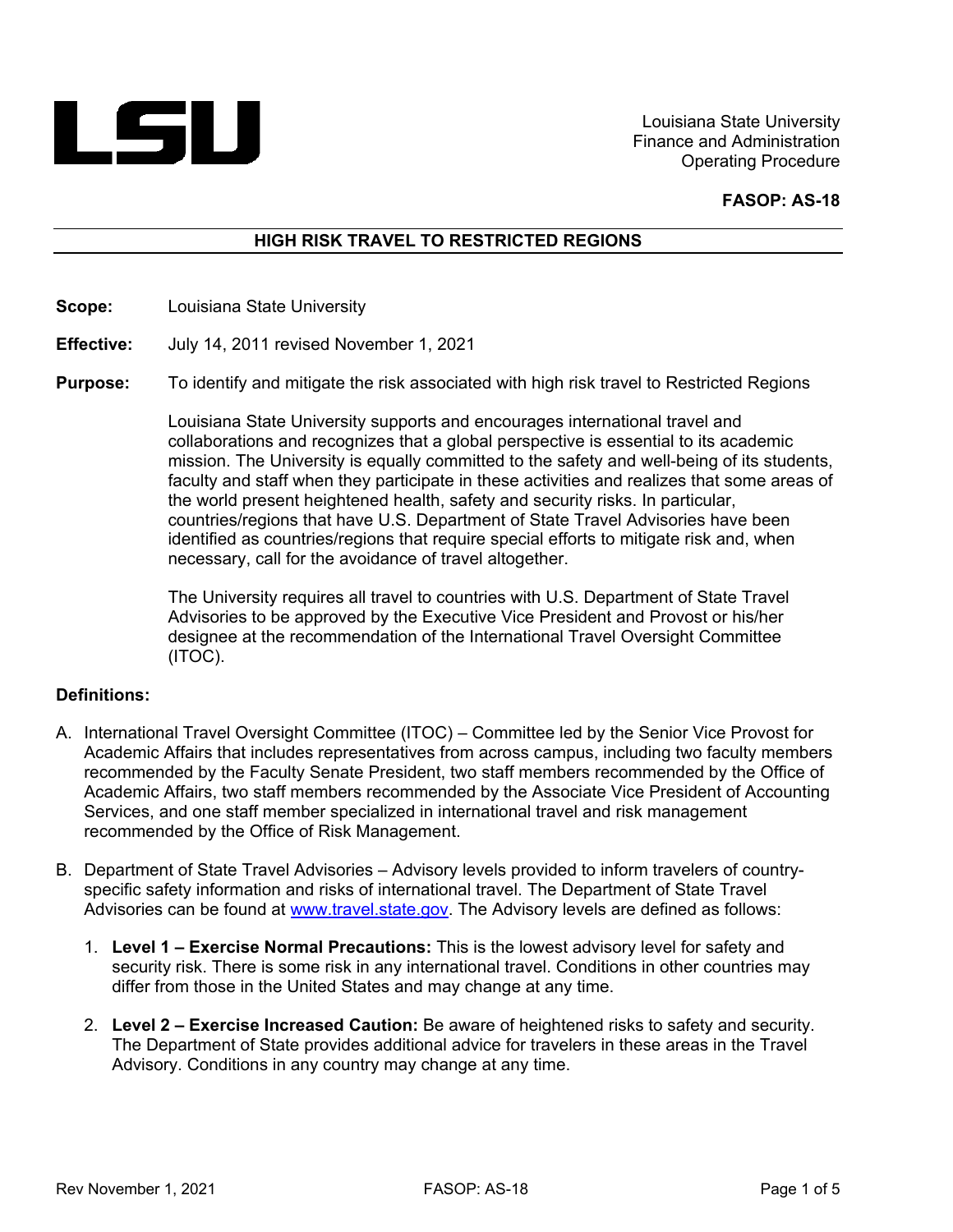- 3. **Level 3 Reconsider Travel:** Avoid travel due to serious risks to safety and security. The Department of State provides additional advice for travelers in these areas in the Travel Advisory. Conditions in any country may change at any time.
- 4. **Level 4 Do Not Travel:** This is the highest advisory level due to greater likelihood of lifethreatening risks. During an emergency, the U.S. government may have very limited ability to provide assistance. The Department of State advises that U.S. citizens not travel to the country or to leave as soon as it is safe to do so. The Department of State provides additional advice for travelers in these areas in the Travel Advisory. Conditions in any country may change at any time.

**Note:** Some countries have more specific advisory information for regions within the country. Travelers are encouraged to read the country's Advisory in its entirety when determining the travel risk.

C. Restricted Regions – Includes countries or regions of a country with a Level 3 or Level 4 Travel Advisory issued by the Department of State (www.travel.state.gov).

# **Procedures:**

- A. This policy applies to the following:
	- 1. LSU faculty and staff traveling internationally with or without University funding to conduct University business within one's capacity, such as participation in research, conferences, teaching endeavors or technical assistance activities.
	- 2. LSU graduate and undergraduate students, traveling internationally as individuals or in groups, with or without University funding, for any LSU-sponsored, LSU-administered, or LSU-related activity/program (including, but not limited to activities such as taking part in official study abroad programs, participating in recognized student organization trips abroad, conducting research, attending conferences or technical assistance activities).
- B. International Travel to Restricted Regions

Travel to *Restricted Regions* will be limited by the University due to the acute risks associated with health, safety, and security. Travel requests to *Restricted Regions* must be approved by the Executive Vice President and Provost or his/her designee at the recommendation of the ITOC. Each traveler must complete the appropriate approval process listed in Section C and will be expected to:

- a. Document why no reasonable alternative travel location is available.
- b. Provide a compelling justification as to why the travel is required and how it fulfills the critical mission of the University.
- c. Address mitigation for major health, safety, and/or security concerns.
- d. Provide a detailed itinerary.

# *No student, faculty or staff can be required to travel to a Restricted Region.*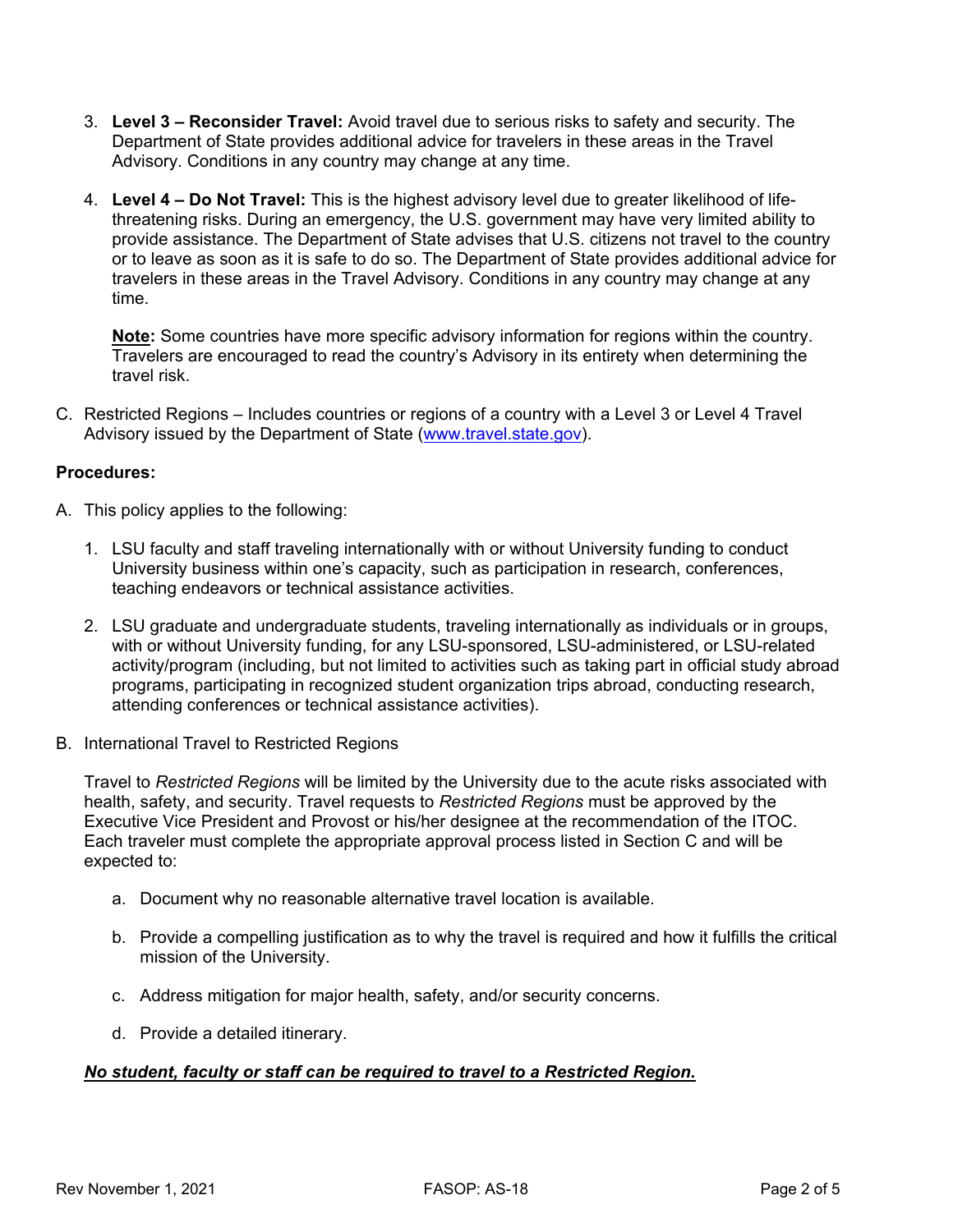C. Approval Process to Travel to Restricted Regions

Request for travel to *Restricted Regions* should be submitted **30 days in advance** of the proposed departure date or as soon as the trip is known. Late requests cannot be guaranteed a decision prior to the proposed departure date, and may result in a denied application and/or delayed start date for travel. The University reserves the right to withhold reimbursement and/or take other disciplinary actions for unauthorized travel.

- 1. The following documentation is required by the individual or program to travel to a Restricted Region for approval by the Executive Vice President and Provost or his/her designee at the recommendation of the ITOC.
	- a. AS295 "Request to Travel to Restricted Region for Individual Travelers" or AS296 "Request to Travel to Restricted Regions for Student Study Trips".

*Note:* The form must be completed in its entirety and signed by the Dean/ Director or Department Head/Chair prior to submission for approval.

- b. AS297 "Faculty/Staff Emergency Contact Form".
- c. AS298 "High Risk Travel Release and Waiver" is required in the event that the high risk travel request is not approved and the traveler chooses to proceed with the travel. The form must be signed by each traveler. The form should be notarized with two witnesses to acknowledge the release.
- d. Upon approval approved by the Executive Vice President and Provost or his/her designee at the recommendation of the ITOC, the AS295 or AS296 will be returned to the traveler.
- 2. Upon approval for travel to a Restricted Region, the traveler must register in "myTrips" to be covered by the University's international travel insurance and should register with the US Embassy/Consulate of the country of travel. If travel is booked through the University contracted travel agency, Christopherson Business Travel, the trip will be automatically registered with "My Trips".
	- a. If travel is booked outside of Christopherson Business Travel, to register travel in "myTrips", travelers should go to http://www.lsu.edu/riskmgt/internationaltravelregistry.php. The link and additional information can be found on the Office of Risk Management website.
	- b. Travelers should also register travel with the Smart Traveler Enrollment Program (STEP) which is a free service to allow U.S. citizens and nationals traveling and living abroad to enroll their trip with the nearest U.S. Embassy or Consulate. To register, travelers should go to http://step.state.gov/step/.
- D. Faculty Regional Experts

A separate approval process is in place for faculty who are experts in a geographic region that is in a Restricted Region and must travel there to conduct research. The faculty member must submit the following information: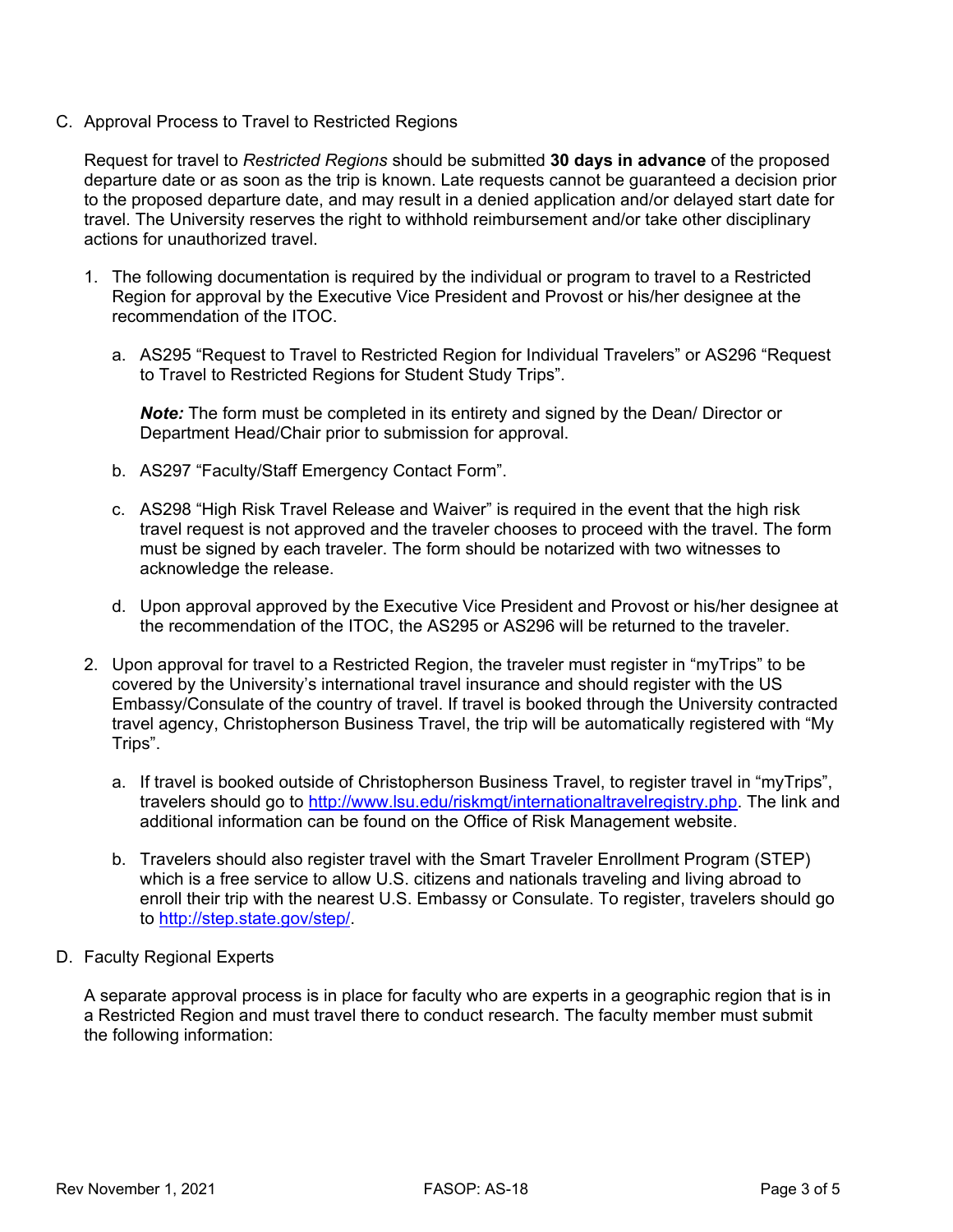- 1. A signed letter of support from the Dean/Director and Department Head/Chair stating that the faculty is an expert in the specified geographic region and travel is necessary for him/her to carry out research.
- 2. A signed letter from the faculty member explaining that he/she has expert knowledge of the region, is aware of the risks, and is adequately prepared to mitigate them.

The ITOC will review both documents and make a recommendation to the Executive Vice President and Provost or his/her designee. If approved, the faculty member will be allowed to travel for one calendar year from the date of approval. For each individual trip to the Restricted Region, the faculty member will be required to complete all forms and submit documents as required in Section C of this policy. The University retains the right to withdraw this approval and/or require the faculty to return to the United States.

E. Faculty Field Experts

A separate approval process is in place for faculty whose research specialty requires them to travel to high-risk locations in Restricted Regions. The faculty may not necessarily be experts in the geographic region. The faculty member must submit the following information:

- 1. A signed letter of support from the Dean/Director and Department Head/Chair stating that the traveler is prepared to mitigate the risks involved with travel to the restricted region and frequent and/or last-minute travel is necessary for them to carry out their specific job functions.
- 2. A signed letter from the faculty member explaining the critical nature of their work in the region, that they are aware of the risks, and are adequately prepared to mitigate them (including evidence of expertise in the region of travel or risk training related to his/her activities in the region).

For each individual trip to a Restricted Region, the faculty member will be required to complete all forms and submit documents as required in Section C of this policy. The University retains the right to withdraw approval and/or require the faculty to return to the US.

F. Cancellation of Approval

The University reserves the right to cancel any approved travel prior to departure to the restricted region if the level of risk increases.

G. Travel Evacuation or Advisory Issued During Travel Status

If a traveler is in a *Restricted Region* and a security evacuation is issued, the traveler must accept evacuation assistance and return to the U.S. or move to a safe location immediately. If a travel advisory is issued, the traveler may be requested to return to the U.S. or move to a safe location.

H. Penalties for Violations

The University will not support or approve travel to *Restricted Regions* that takes place without adhering to the requirements of the University's travel policy.

The University reserves the right to withhold reimbursement and/or take other disciplinary actions for unauthorized travel to *Restricted Regions*.